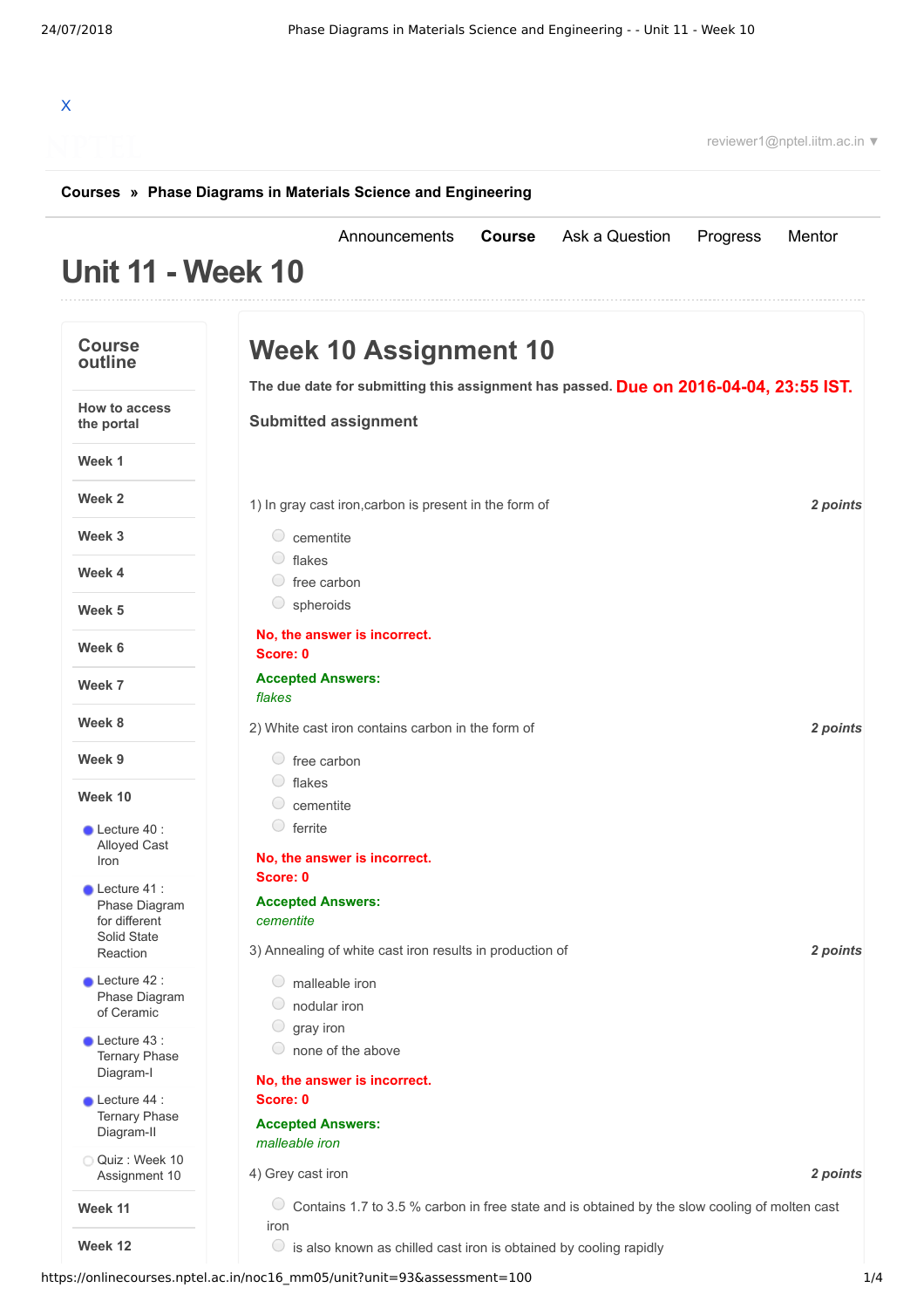#### **Week 13**

**Assignment Solutions**

### 24/07/2018 Phase Diagrams in Materials Science and Engineering - - Unit 11 - Week 10

 $\bigcirc$  is produced by annealing process. It is soft, tough and easily machinable metal

none of the above

## **No, the answer is incorrect.**

## **Accepted Answers:**

**Score: 0**

Contains 1.7 to 3.5 % carbon in free state and is obtained by the slow cooling of molten cast iron

5) The Statement "White cast iron, if cooled very slowly from melting, will become grey cast 2 points iron as the carbon atoms inside it bond together. Grey cast iron, by contrast, will keep its form if cooled slowly, but will become white cast iron if cooled very fast."

| $\bigcirc$<br>True<br>$\circ$ False                                                                                                              |          |  |
|--------------------------------------------------------------------------------------------------------------------------------------------------|----------|--|
| No, the answer is incorrect.<br>Score: 0                                                                                                         |          |  |
| <b>Accepted Answers:</b><br>True                                                                                                                 |          |  |
| 6) Which iron under cast iron category?                                                                                                          | 2 points |  |
| $\circ$ Grey iron<br>$\circ$ White iron<br>O Ductile iron<br>$\bigcirc$<br>Malleable iron<br>$\bigcirc$<br>All above                             |          |  |
| No, the answer is incorrect.<br>Score: 0                                                                                                         |          |  |
| <b>Accepted Answers:</b><br>All above                                                                                                            |          |  |
| 7) Mullite is a good, low cost refractory ceramic. composition is----------------                                                                | 2 points |  |
| $\bigcirc$                                                                                                                                       |          |  |
| $3Al2O3$ . $2SiO2$                                                                                                                               |          |  |
| $\bigcirc$ 2Al <sub>2</sub> O <sub>3</sub> . • 3SiO <sub>2</sub>                                                                                 |          |  |
| $O$ Al <sub>2</sub> O <sub>3</sub> . • SiO <sub>2</sub>                                                                                          |          |  |
| $\circ$ none                                                                                                                                     |          |  |
| No, the answer is incorrect.<br>Score: 0                                                                                                         |          |  |
| <b>Accepted Answers:</b>                                                                                                                         |          |  |
| $3Al2O3$ . $2SiO2$                                                                                                                               |          |  |
| 8) The statement "Normally, Pressure is not a viable variable in ternary phase diagram<br>construction, and is therefore held constant at 1 atm" | 2 points |  |
| $\circ$ True<br>0<br>False                                                                                                                       |          |  |
| No, the answer is incorrect.<br>Score: 0                                                                                                         |          |  |
| <b>Accepted Answers:</b><br><b>True</b>                                                                                                          |          |  |
| 9) In ternary phase diagram, if degree of freedom is zero (F=0). Maximum number of phases-- 2 points<br>----- will co-exist                      |          |  |
| $\circ$ 3<br>$\circ$ 4                                                                                                                           |          |  |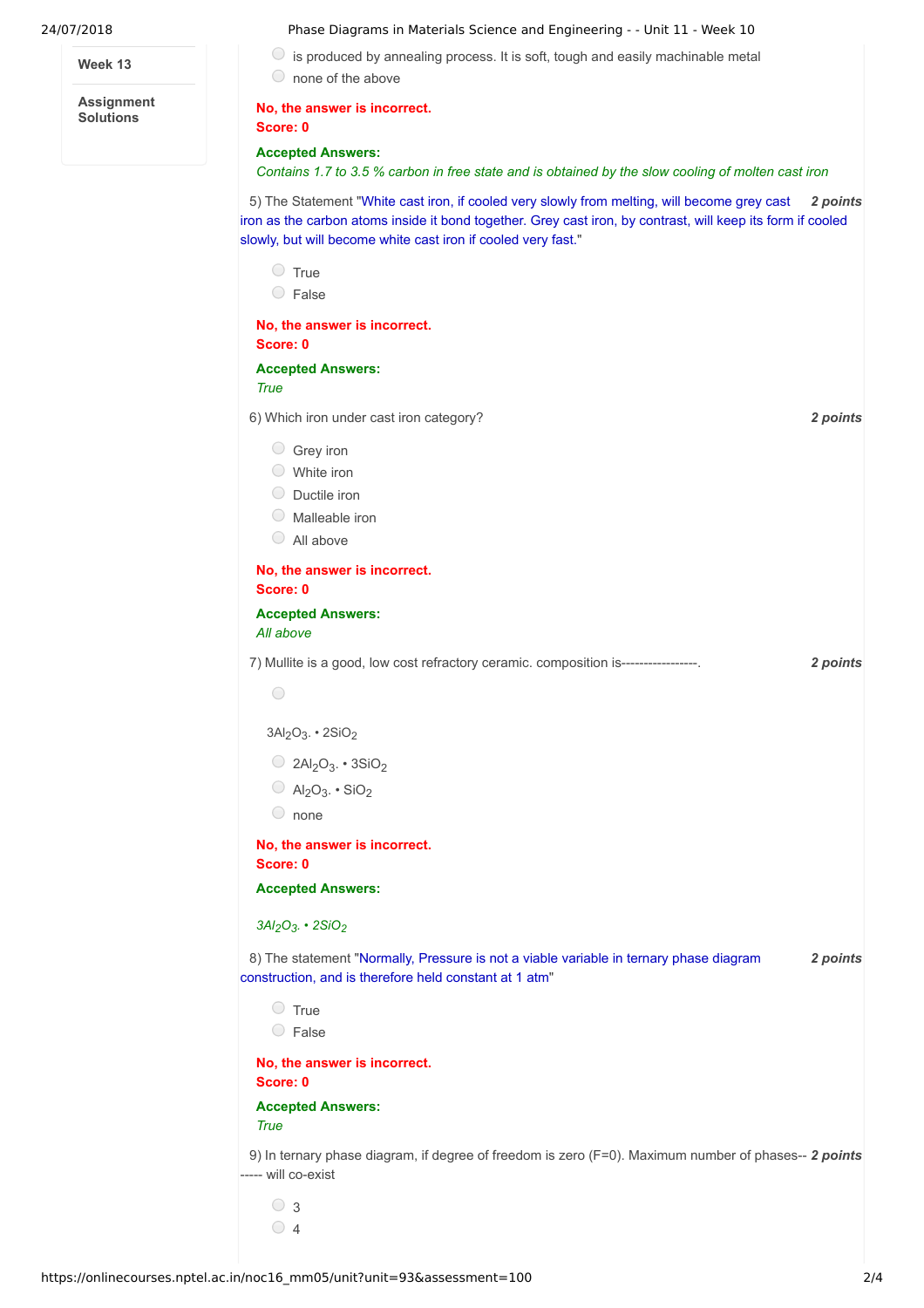24/07/2018 Phase Diagrams in Materials Science and Engineering - - Unit 11 - Week 10



# **No, the answer is incorrect. Score: 0**

**Accepted Answers:** *4*

10) The composition of A, B and C respectively at cross section of red lines. **2 points** 



© 2014 NPTEL - Privacy & Terms - Honor Code - FAQs -

 $G^+$